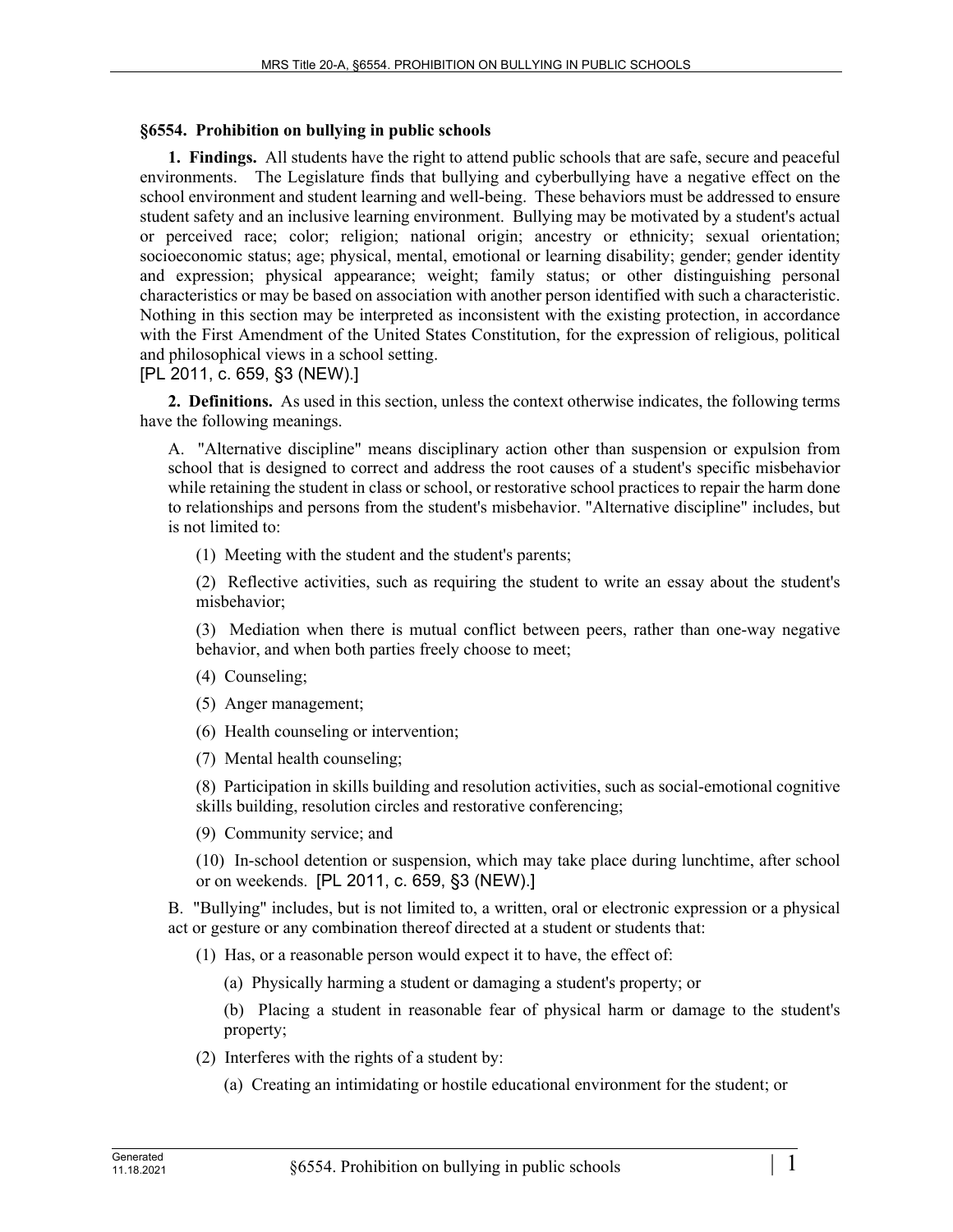(b) Interfering with the student's academic performance or ability to participate in or benefit from the services, activities or privileges provided by a school; or

(3) Is based on a student's actual or perceived characteristics identified in Title 5, section 4602 or 4684-A, or is based on a student's association with a person with one or more of these actual or perceived characteristics or any other distinguishing characteristics and that has the effect described in subparagraph (1) or (2).

"Bullying" includes cyberbullying. [PL 2011, c. 659, §3 (NEW).]

C. "Cyberbullying" means bullying through the use of technology or any electronic communication, including, but not limited to, a transfer of signs, signals, writing, images, sounds, data or intelligence of any nature transmitted by the use of any electronic device, including, but not limited to, a computer, telephone, cellular telephone, text messaging device and personal digital assistant. [PL 2011, c. 659, §3 (NEW).]

D. "Retaliation" means an act or gesture against a student for asserting or alleging an act of bullying. "Retaliation" also includes reporting that is not made in good faith on an act of bullying. [PL 2011, c. 659, §3 (NEW).]

E. "School grounds" means a school building; property on which a school building or facility is located; and property that is owned, leased or used by a school for a school-sponsored activity, function, program, instruction or training. "School grounds" also includes school-related transportation vehicles. [PL 2011, c. 659, §3 (NEW).]

[PL 2011, c. 659, §3 (NEW).]

**3. Prohibition.** A person may not engage in bullying on school grounds. This section does not modify or eliminate a school's obligation to comply with state and federal constitutional protections and civil rights laws applicable to schools.

[PL 2011, c. 659, §3 (NEW).]

**4. Scope.** This section applies to bullying that:

A. Takes place at school or on school grounds, at any school-sponsored or school-related activity or event or while students are being transported to or from school or school-sponsored activities or events; or [PL 2011, c. 659, §3 (NEW).]

B. Takes place elsewhere or through the use of technology, but only if the bullying also infringes on the rights of the student at school as set forth in subsection 2, paragraph B. [PL 2011, c. 659, §3 (NEW).]

[PL 2011, c. 659, §3 (NEW).]

**5. Adoption of policy.** When revising the policies and procedures it has established to address bullying pursuant to section 1001, subsection 15, paragraph H, a school board shall ensure that its policies and procedures are consistent with the model policy developed or revised by the commissioner pursuant to section 254, subsection 11‑A. The policies and procedures must include, but are not limited to:

A. A provision identifying the responsibility of students and others on school grounds to comply with the policies; [PL 2011, c. 659, §3 (NEW).]

B. A clear statement that bullying, harassment and sexual harassment and retaliation for reporting incidents of such behavior are prohibited; [PL 2011, c. 659, §3 (NEW).]

C. A provision outlining the responsibility of a superintendent to implement and enforce the bullying policies required by this section, including:

(1) A requirement that the superintendent designate a school principal or other school personnel to administer the policies at the school level; and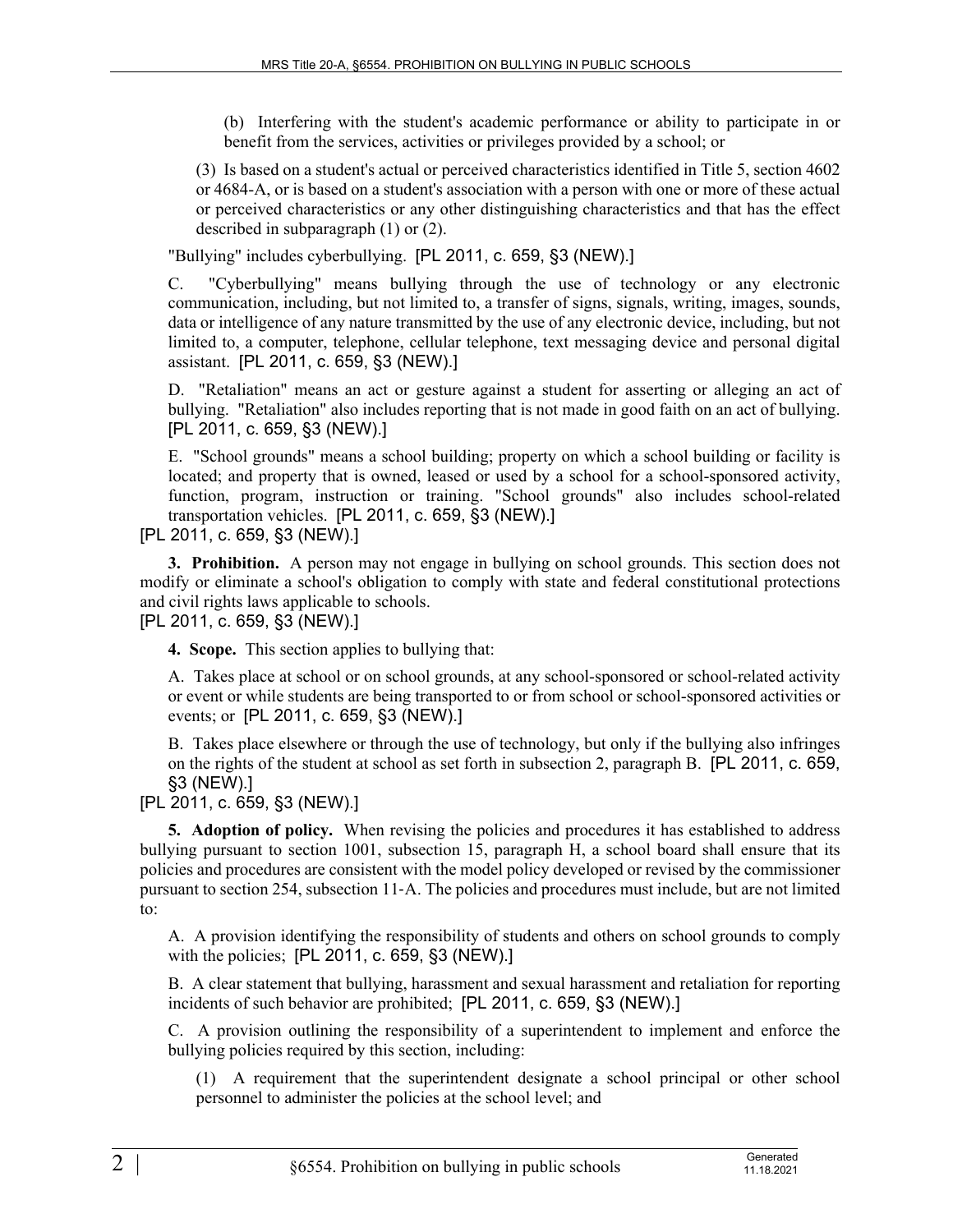(2) A procedure for publicly identifying the superintendent's designee or designees for administering the policies at the school level; [PL 2011, c. 659, §3 (NEW).]

D. A requirement that school staff members, coaches and advisors for extracurricular and cocurricular activities report incidents of bullying to the school principal or other school personnel designated by the superintendent pursuant to paragraph C; [PL 2011, c. 659, §3 (NEW).]

E. Procedures for students, school staff members, parents and others to report incidents of bullying. The procedures must permit reports of bullying to be made anonymously; [PL 2011, c. 659, §3 (NEW).]

F. A procedure for promptly investigating and responding to incidents of bullying, including written documentation of reported incidents and the outcome of the investigations; [PL 2011, c. 659, §3 (NEW).]

G. A clear statement that any person who engages in bullying, who is determined to have knowingly and falsely accused another of bullying or who engages in acts of retaliation against a person who reports a suspected incident of bullying is subject to disciplinary actions, which actions may include but are not limited to imposing a series of graduated consequences that include alternative discipline; [PL 2011, c. 659, §3 (NEW).]

H. A procedure for a person to appeal a decision of a school principal or a superintendent's designee related to taking or not taking disciplinary action in accordance with the policies adopted pursuant to this subsection. The appeals procedure must be consistent with other appeals procedures established by the school board and may include an appeal to the superintendent; [PL 2011, c. 659, §3 (NEW).]

I. A procedure to remediate any substantiated incident of bullying to counter the negative impact of the bullying and reduce the risk of future bullying incidents, which may include referring the victim, perpetrator or other involved persons to counseling or other appropriate services; [PL 2011, c. 659, §3 (NEW).]

J. A process for the school to communicate to the parent of a student who has been bullied the measures being taken to ensure the safety of the student who has been bullied and to prevent further acts of bullying; and [PL 2011, c. 659, §3 (NEW).]

K. A procedure for communicating with a local or state law enforcement agency if the school principal or the superintendent's designee believes that the pursuit of criminal charges or a civil action under the Maine Civil Rights Act is appropriate. [PL 2011, c. 659, §3 (NEW).]

School boards may combine the policies and procedures required by this subsection with nondiscrimination, harassment and sexual harassment policies and grievance procedures. [PL 2011, c. 659, §3 (NEW).]

**6. Dissemination of policy.** Each school board shall annually provide the written policies and procedures adopted pursuant to subsection 5 to students, parents, volunteers, administrators, teachers and school staff. The policies and procedures must be posted on the school administrative unit's publicly accessible website. Each school board shall include in its student handbook a section that addresses in detail the policies and procedures adopted pursuant to subsection 5. [PL 2011, c. 659, §3 (NEW).]

**7. Application.** A superintendent or the superintendent's designee shall ensure that every substantiated incident of bullying is addressed.

A. The prohibition on bullying and retaliation and the attendant consequences apply to any student, school employee, contractor, visitor or volunteer who engages in conduct that constitutes bullying or retaliation. [PL 2011, c. 659, §3 (NEW).]